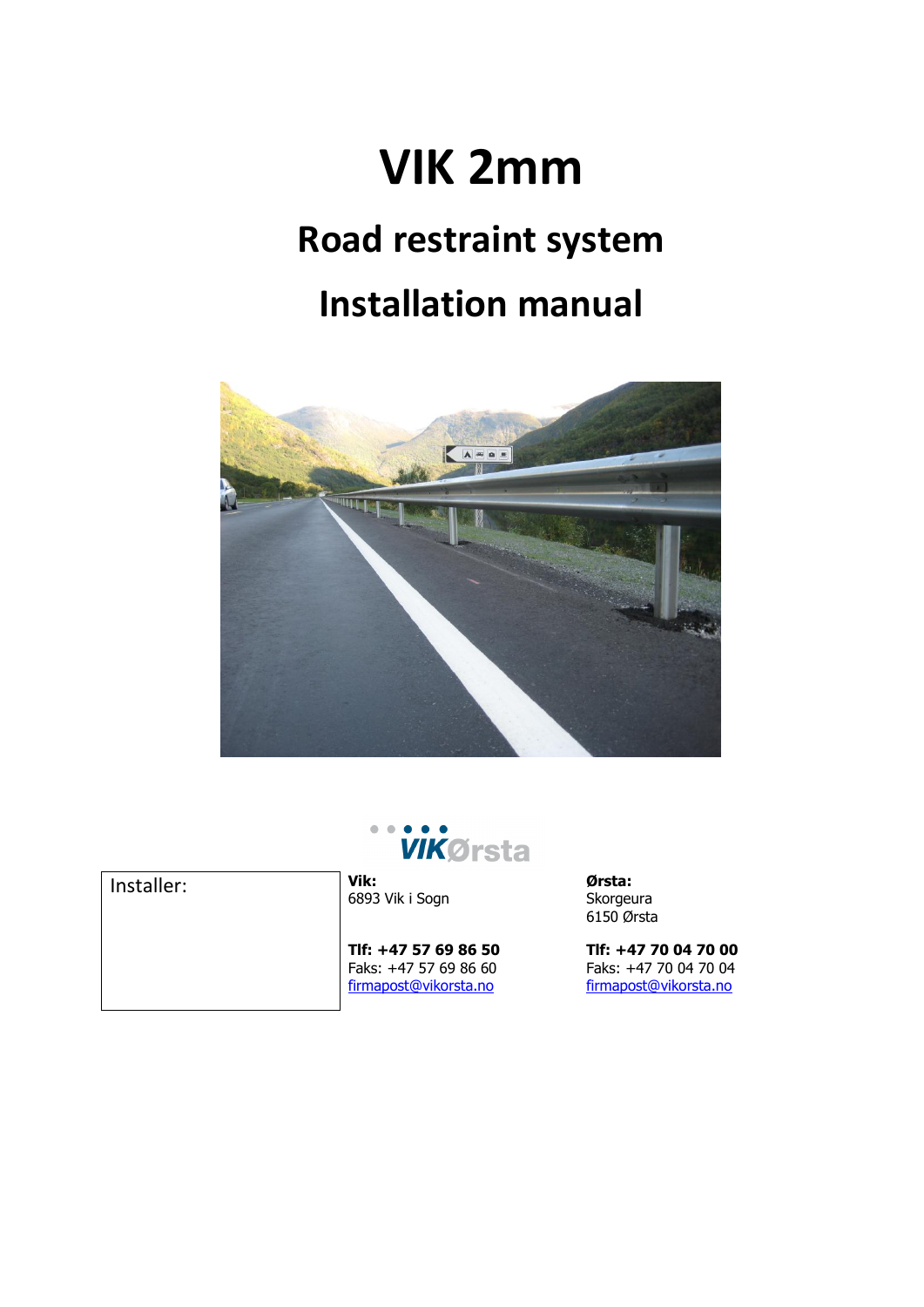

## **Index**

| $\mathbf{1}$ . |  |
|----------------|--|
| 2.             |  |
| 3.             |  |
| 4.             |  |
|                |  |
|                |  |
|                |  |
|                |  |
| 5.             |  |
|                |  |
| 6.             |  |
| 7.             |  |
| 8.             |  |

firmapost@vikorsta.no www.vikorsta.no Tel: +47 57 69 86 50 Fax: +47 57 69 86 60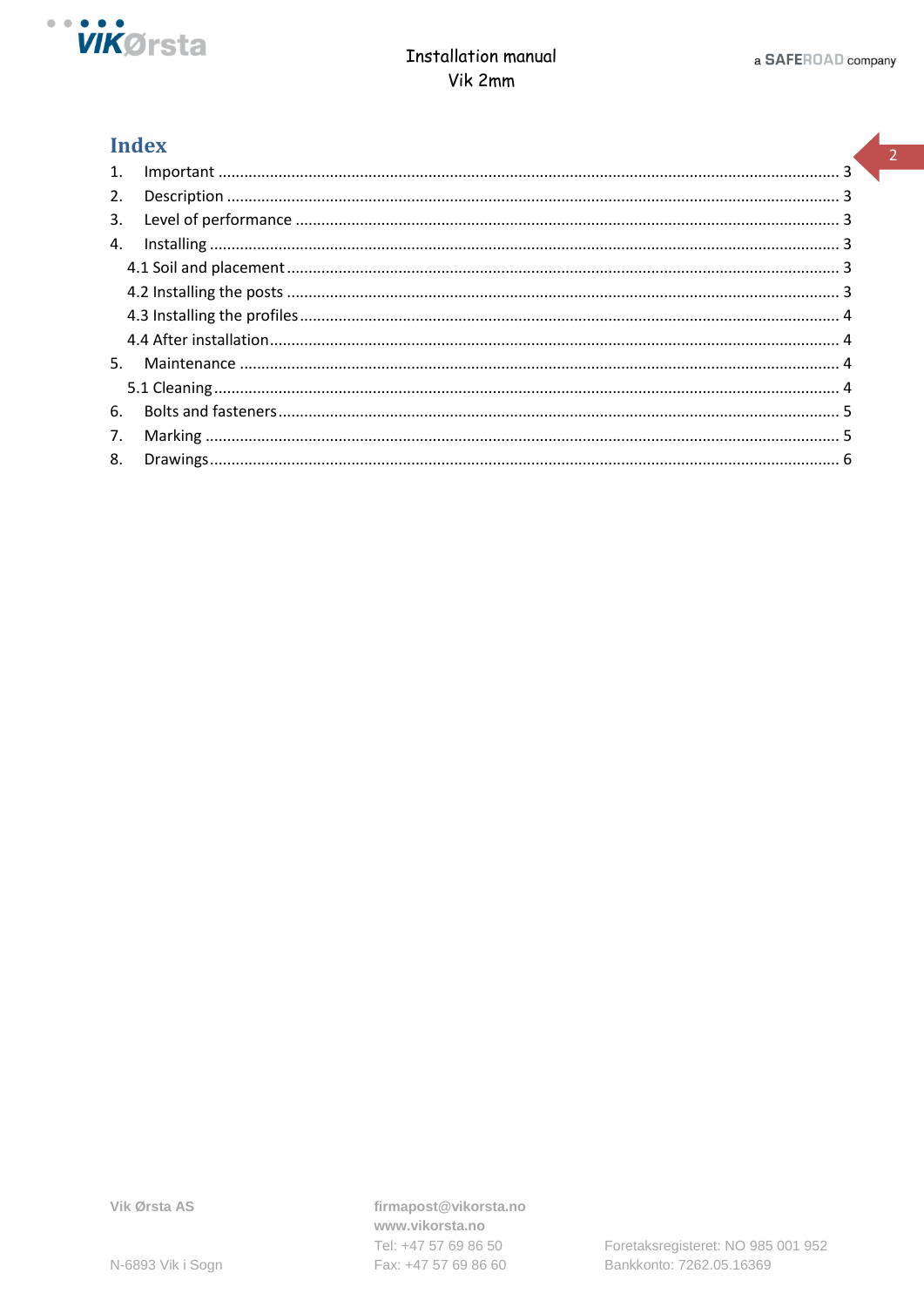

 $\mathbf{R}$ 

#### **1. Important**

<span id="page-2-0"></span>Proper installation and repair is essential to ensure the systems maximum performance.

#### **2. Description**

<span id="page-2-1"></span>The Vik 2mm is a steel road restraint system that is designed to enhance safety on the roads.

The system has successfully been tested according to class N2 described in EN 1317-2.

The system is based on sigma steel posts with post distance of 4 meters and a longitudinal 2mm high strength steel A-profiles.

In a collision the system is designed to lead the vehicle back on the road.

The bolts are an important part of the systems function and this manual should be read carefully before installation is started.

#### **3. Level of performance**

<span id="page-2-2"></span>According to EN-1317

| Post distance | <b>Containment level</b> |    | Working width   Dynamic deflection   Impact severity level |
|---------------|--------------------------|----|------------------------------------------------------------|
| 4 m           |                          | W5 |                                                            |

#### <span id="page-2-3"></span>**4. Installing**

#### <span id="page-2-4"></span>*4.1 Soil and placement*

The soil where the barrier is placed should be of sufficient quality to ensure the guardrails function.

The posts should bend and not break up true the soil or be pulled up when the barrier is hit.

#### <span id="page-2-5"></span>*4.2 Installing the posts*

The posts should be installed with a distance of 4 meter.

The holes for the posts should normally be pre-drilled or pre-rammed before installing the post. They should be drilled to the correct level or deeper, to ensure that there is no need to ram the posts after they are placed.

After alignment and height adjustment, parts of the hole around the post should be filled with gravel to lock the post in the correct position.

**Vik Ørsta AS firmapost@vikorsta.no www.vikorsta.no**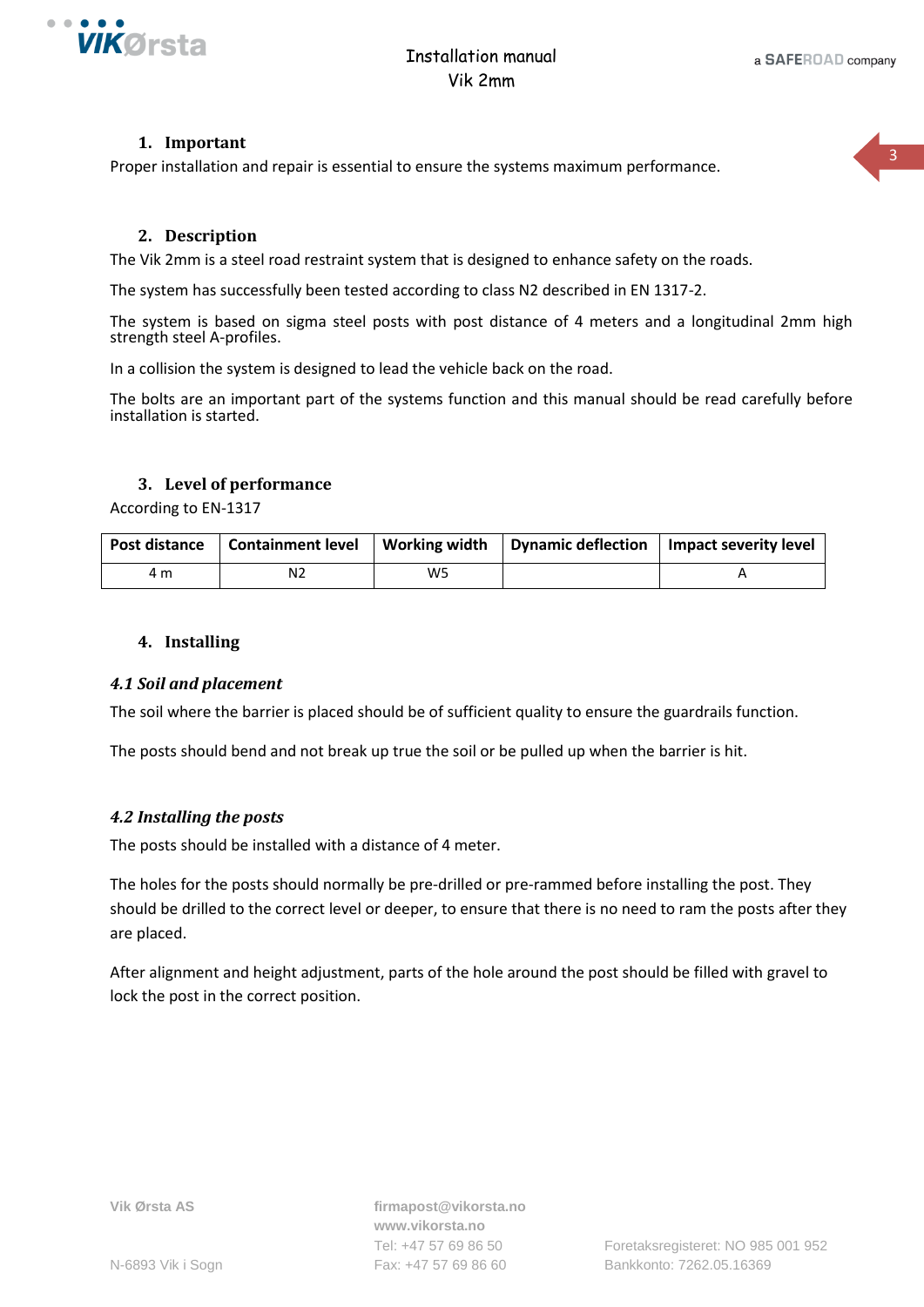

 $\overline{A}$ 

#### <span id="page-3-0"></span>*4.3 Installing the profiles*

The guardrail profiles have one wide and one narrow end, the narrow end is marked with a small (8mm) hole.

When connecting the profiles, the wide end of the profile is placed outside the narrow end of the following barrier, in the direction of traffic.



#### <span id="page-3-1"></span>*4.4 After installation*

When the guardrail is installed and adjusted, the holes around the post should be fully refilled.

#### **5. Maintenance**

<span id="page-3-2"></span>There are no general inspections intervals for this guardrail itself. Inspections intervals have to be determent based on local factors such as volume of traffic, risk of damage, climate etc.

The guard rail should be inspected regularly and if displaced or damage, it should be adjusted and repaired.

All damage profiles should be replaced with new when repaired.

#### <span id="page-3-3"></span>*5.1 Cleaning*

Cleaning can be done with water and any type of Ph neutral detergent.

**Vik Ørsta AS firmapost@vikorsta.no www.vikorsta.no**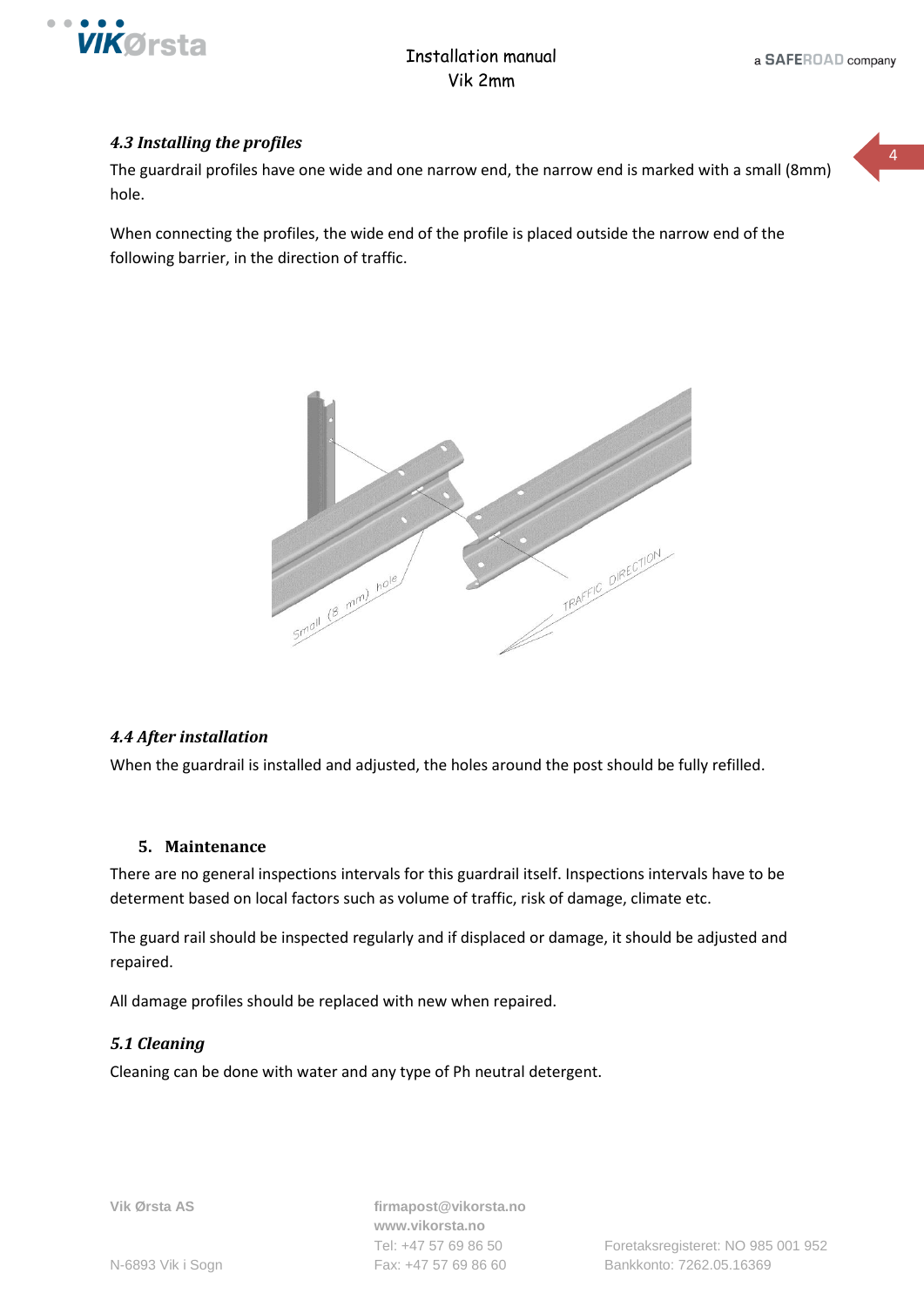

#### **6. Bolts and fasteners**

<span id="page-4-0"></span>

| Art. nr. | <b>Description</b>                             |                      |   |  |  |
|----------|------------------------------------------------|----------------------|---|--|--|
| 60606    | Fastening bolt M10x40 mm (hot dip galvanized)  |                      |   |  |  |
|          | 601310040                                      | Bolt M10x40          | 1 |  |  |
|          | 934310000                                      | Nut M10              |   |  |  |
|          | 60984                                          | Washer M10, 30x30x3  |   |  |  |
|          | 60980                                          | Washer M10, 115x40x5 | 1 |  |  |
| 60607    | Fastening bolt M10x45 mm (hot dip galvanized)  |                      |   |  |  |
|          | 601310045                                      | <b>Bolt M10X45</b>   | 1 |  |  |
|          | 934310000                                      | Nut M <sub>10</sub>  |   |  |  |
|          | 60984                                          | Washer M10           |   |  |  |
|          | 60980                                          | Washer M10           |   |  |  |
| 60639    | Connecting bolt M16x25 mm (hot dip galvanized) |                      |   |  |  |
|          | 60641                                          | <b>Bolt M16x25</b>   | 1 |  |  |
|          | 692316000                                      | Flange nut M 16      |   |  |  |
| 60640    | Connecting bolt M16x25 mm (hot dip galvanized) |                      |   |  |  |
|          | 60641                                          | BoltM16x25           |   |  |  |
|          | 60643                                          | Nut M16              |   |  |  |
|          | 60642                                          | Washer M16           |   |  |  |



**Note:** Please check that all bolts/fasteners are placed correct and all bolts-washer-nuts-connections are normally/proper fastened/tighten.

### <span id="page-4-1"></span>**7. Marking**

If everything is done and installed according to this installation manual, the guardrail can be marked with the CE-mark. This mark shall be placed at the end (the starting end) of the installed guardrail.

**Vik Ørsta AS firmapost@vikorsta.no www.vikorsta.no**